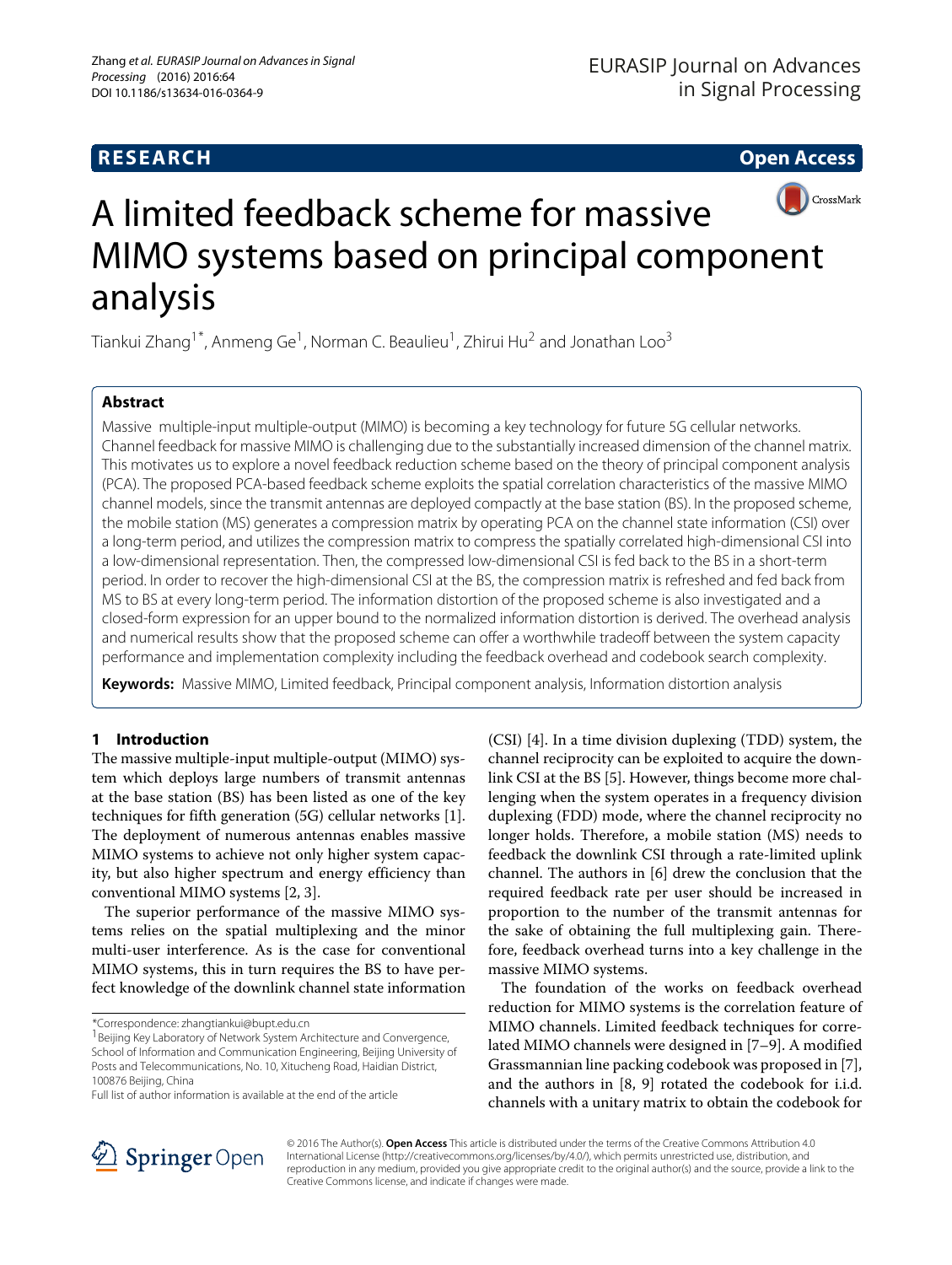correlated MIMO channels. A systematic codebook was designed for quantized beamforming in [\[10\]](#page-11-9), which was implemented by maps that can rotate and scale spherical caps on the Grassmannian manifold.

Furthermore, a codebook for uniform rectangular arrays (URA) for massive MIMO antennas was designed in [\[11,](#page-11-10) [12\]](#page-11-11). It was derived by the Kronecker product of two ULA codebooks. The authors in [\[13\]](#page-11-12) proposed a feedback framework for FDD massive MIMO systems that divides the coverage area into sub-sectors, where each sub-sector is formed by a set of narrow beams that covers a preassigned area in azimuth and elevation. Non-coherent trellis-coded quantization and trellis-extended codebooks for massive MIMO systems were proposed in [\[14,](#page-11-13) [15\]](#page-11-14), which exploited a Viterbi decoder for CSI quantization and a convolutional encoder for CSI reconstruction. A projection based feedback compression was utilized to project the high-dimensional channel space into a lower dimensional subspace [\[16\]](#page-11-15). However, [\[16\]](#page-11-15) did not explain how to feedback the projection matrix.

The compressive sensing (CS)-based limited feedback schemes for massive MIMO were proposed to reduce the feedback overhead by exploiting the spatial correlation of CSI [\[17](#page-11-16)[–20\]](#page-11-17). The authors in [\[17\]](#page-11-16) introduced CS to massive MIMO for limited feedback. A unique insight was provided that strong spatial correlations are exhibited in massive closely-packed antenna arrays, so channel vectors can be represented in sparse form in the spatialfrequency domain. Subsequently, a compressed analog feedback strategy for spatially correlated massive MIMO channels was proposed in [\[18\]](#page-11-18). In contrast to the strategy in [\[18\]](#page-11-18), the low-dimensional CSI was quantized with a codebook and the preferred index was fed back in [\[19\]](#page-11-19) and [\[20\]](#page-11-17).

The choice of orthogonal basis, which is intended for the sparse representation of the original signal, plays an important role in the recovery of the original highdimensional signal at the BS. Two such kinds of orthogonal basis construction, the discrete cosine transform (DCT) and the Karhunen-Loeve transform (KLT), are usually employed [\[21\]](#page-11-20). If the channel correlation matrix is neither known at the MS nor the BS, the signalindependent DCT basis is a better option. On the one hand, because of its signal-independent nature, the utilization of the DCT basis does not require the MS to inform the BS of the channel correlation matrix. On the other hand, this makes the DCT basis incapable of tracking the real-time change of channel state, which has a negative effect on system capacity. In contrast to the DCT basis, the KLT basis can excellently adapt to CSI change. Therefore, when MS and BS both know the instantaneous channel correlation matrix, the KLT basis can provide the optimal sparse representation, which promises accurate recovery even if only a small number of measurements are available. Unfortunately, the signal-dependent nature of the KLT basis requests the MS to feedback channel correlation matrix instantaneously [\[22\]](#page-11-21). This can hardly be implemented in practical systems because of the heavy feedback overhead.

In this case, principal component analysis (PCA) can offer a tradeoff between system capacity and practical implementation [\[23,](#page-11-22) [24\]](#page-11-23). Compared with a DCT basis, PCA can be more adaptive to the change of the channel state, since PCA is signal-dependent [\[23\]](#page-11-22). This guarantees PCA better system capacity than a DCT basis. Compared with a KLT basis, PCA only needs that the MS and the BS have knowledge of the channel correlation matrix in a long-term period. This makes PCA achieve feedback overhead reduction much better than a KLT basis. What is more, the most attractive characteristic of PCA is that it is effective for dimensionality reduction of high-dimensional data [\[24\]](#page-11-23), whose elements are correlated. Inspired by this, PCA has great potential to be applied to the compression of high-dimensional CSI with strong spatial correlation to reduce feedback overhead in massive MIMO systems. To the best of our knowledge, there have not existed any works addressing a practical feedback scheme based on PCA.

This paper proposes a PCA-based feedback scheme for massive MIMO systems. In the proposed scheme, the MS utilizes a compression matrix, which is obtained by operating PCA on CSI observed over a long-term period, to compress spatially correlated high-dimensional CSI into low-dimensional representation. After quantizing the low-dimensional CSI with a random vector quantization (RVQ) codebook, the index of the preferred codeword is fed back to the BS in each short-term period. In order to track the channel changes and enable the BS to recover the high-dimensional CSI, it is necessary for the MS to refresh and feedback the compression matrix at every long-term period. Through the dimensionality reduction processing by PCA, feedback overhead and codebook search complexity can be reduced. The contributions of the paper are summarized as follows.

- A PCA-based feedback scheme for FDD massive MIMO systems is proposed. The operation procedures at the BS and the MS are divided into two types, which are long-term period operations and short-term period operations. In more detail, the exact operation procedures both at the BS and the MS, as well as the derivation of the compression matrix at the MS, are presented. The distortion of the proposed scheme is analyzed. An upper bound to the normalized distortion is derived.
- System performance comparisons of the PCA-based feedback scheme, the DCT-based CS scheme and the KLT-based CS scheme are presented. The feedback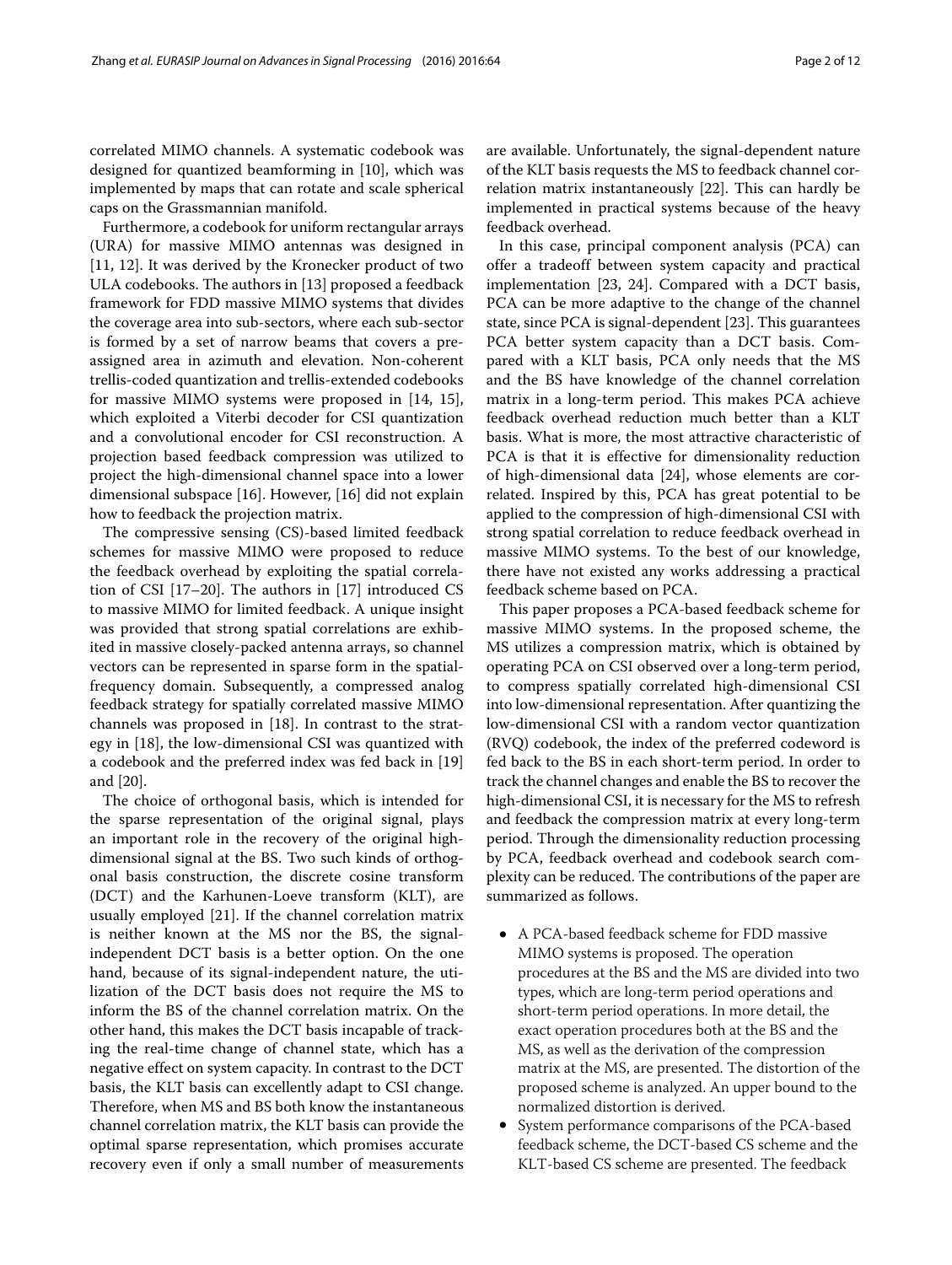overhead and the codebook search complexity are analyzed and the system capacity performance is simulated. Looking at the simulation results and the feedback overhead analysis comprehensively, we draw the conclusion that our proposed scheme can achieve a compromise between system capacity and implementation complexity (feedback overhead and codebook search complexity).

The remainder of this paper is organized as follows. In Section [2,](#page-2-0) the massive MIMO system model is described. Section [2](#page-2-0) first reviews the PCA method itself in Subsection and then provides the details of the proposed scheme in Subsection . Moreover, distortion of the proposed scheme is analyzed in Subsection . The feedback overhead as well as codebook search complexity comparison and numerical results follow in Section [4](#page-6-0) and Section [5,](#page-7-0) respectively. Finally, the conclusion of this paper is presented in Secton [6.](#page-8-0)

**Notation:** Throughout this paper, upper and lower case boldfaces are used to describe matrix **A** and vector **a**, respectively. We denote the transpose and the conjugate transpose of matrix **A** or vector **a** by  $A^T(a^T)$  and  $A^H(a^H)$ . In addiction,  $A^{-1}$  denotes the inverse of a square matrix.

#### <span id="page-2-0"></span>**2 System model**

We consider a downlink massive MIMO system, where there is a single cell, in which the BS equipped with  $N_t$ antennas serves *K* single-antenna MSs.

### **2.1 Spatially correlated massive MIMO channel**

A massive MIMO broadcast channel is modeled in this section. For simplicity, but without loss of generality, a large-scale uniform linear array (ULA) with an enormous number of antenna elements deployed compactly is assumed. The spatial correlations are exhibited in the massive MIMO channel model, because of the insufficient inter-element spacing. Additionally, a poor scattering environment may also contribute to the spatial correlation. Different from the previous works, which only consider either insufficient inter-element spacing or poor scattering environment, this paper combines the well-known Kronecker correlation model [\[25\]](#page-11-24) with the geometrical one-ring model [\[26,](#page-11-25) [27\]](#page-11-26), so as to describe the properties of the spatial correlation of the massive MIMO channel more precisely. Since the MS is equipped with a single antenna, the channel between the  $k<sup>th</sup>$  MS and BS is denoted by a  $1 \times N_t$  row vector  $\mathbf{h}_k$  ( $k = 1, 2, ..., K$ ). Based on the Kronecker correlation model, **h***<sup>k</sup>* can be modeled as

$$
\mathbf{h}_k = \mathbf{h}_{\text{one-ring}} \mathbf{R}_{\text{Tx}}^{\frac{1}{2}},\tag{1}
$$

where  $\mathbf{R}_{\text{Tx}}^{\frac{1}{2}}$  is the square root of the correlation matrix at the transmitter depicting the impact of insufficient inter-element spacing and **h**one−ring is derived from the one-ring model describing the spatial correlation caused by a scattering environment. Note that the correlation of the channel is time varying, due to the change of both the relative positions of scatterers and the correlation matrix at the transmitter.

In more detail, the  $u^{\text{th}}$  row and the  $v^{\text{th}}$  column entry of  $\mathbf{R}_{\text{Tx}}$  (the correlation coefficient between the  $u^{\text{th}}$  and the  $v<sup>th</sup>$  elements within the BS transmit antenna array) obeys the zeroth-order Bessel function of the first kind correlation model [\[18\]](#page-11-18), that is

$$
r_{uv} = J_0 \left(\frac{2\pi d_{uv}}{\lambda}\right),\tag{2}
$$

where  $d_{uv}$  is the distance between the two antenna elements and  $\lambda$  denotes the carrier wavelength.

As to the one-ring model, we assume that each MS is surrounded by *Q* scatterers, which are uniformly distributed on a circle with the radius *r*, as shown in Fig. [1.](#page-2-1) The **h**one−ring can be given as follows [\[27\]](#page-11-26),

<span id="page-2-2"></span>
$$
\mathbf{h}_{\text{one-ring}} \stackrel{\Delta}{=} \frac{1}{\sqrt{Q}} \sum_{q=1}^{Q} \mathbf{h}_{kq}.
$$
 (3)

In [\(3\)](#page-2-2),  $\mathbf{h}_{kq}$  is the channel vector of the MS *k* over the  $q^{\text{th}}$ scattering path, as given by

$$
\mathbf{h}_{kq} \triangleq \left[ \sqrt{\beta_{kq1}} e^{-j2\pi \frac{dk_{q1} + r}{\lambda}}, \dots, \sqrt{\beta_{kqN_t}} e^{-j2\pi \frac{dk_{qN_t} + r}{\lambda}} \right] e^{j\varphi_{kq}},
$$
\n(4)

where  $d_{kqm}$  is the distance between the  $q^{\text{th}}$  scatterer of the  $k^{\text{th}}$  MS and the  $m^{\text{th}}$  ( $m = 1, 2, ..., N_{\text{t}}$ ) BS antenna, while  $d_{\text{Kam}} + r$  denotes the path length from the  $k^{\text{th}}$  MS to the  $m<sup>th</sup>$  antenna via the  $q<sup>th</sup>$  path. Also,  $e^{j\varphi_{kq}}$  represents the random common phase resulting from either the random perturbations of the MS location or the phase shift due to

<span id="page-2-1"></span>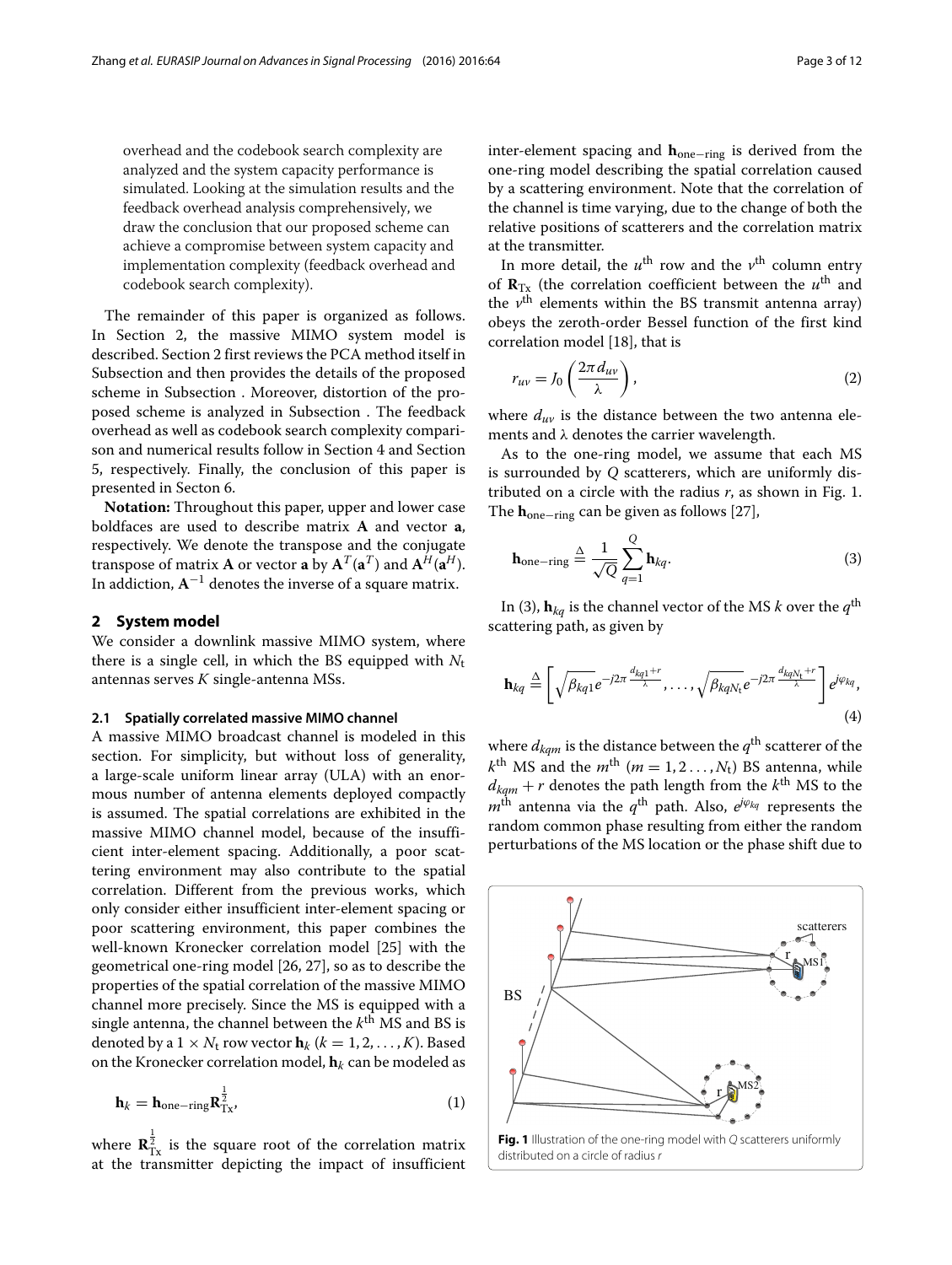the reflection of the scatterer, and β*kqm* denotes the path loss of the  $q^{\text{th}}$  scattering path, which is modeled by

$$
\beta_{kqm} = \frac{\alpha}{\left(d_{kqm} + r\right)^{\gamma}},\tag{5}
$$

where  $\alpha$  is a constant and  $\gamma$  is the path loss exponent.

#### **2.2 Downlink signal model**

In the downlink transmission,  $s_k \in \mathbb{C}$  and  $\mathbf{w}_k \in \mathbb{C}^{N_t \times 1}$ denote the transmit signal with power constraint  $\mathbb{E}|s_k|^2 = 1$  and the column precoding vector intended for the *k*th MS, respectively. In this paper, zero-forcing precoding is adopted to eliminate multiuser interference [\[28\]](#page-11-27). Also, let  $n_k$  be additive Gaussian noise with zero mean and unit variance at the MS *k*. Then the received signal of the *k*th MS can be expressed as

<span id="page-3-0"></span>
$$
y_k = \underbrace{\sqrt{\frac{P_{\rm t}}{K}} \mathbf{h}_k \mathbf{w}_k s_k}_{\text{desired signal}} + \underbrace{\sum_{k' \neq k} \sqrt{\frac{P_{\rm t}}{K}} \mathbf{h}_k \mathbf{w}_{k'} s_{k'} + n_k, \qquad (6)
$$

where  $P_t$  is the total transmit power of the BS. Equal power allocation is assumed with  $\frac{P_t}{K}$  being the power distributed to each MS.

As seen in [\(6\)](#page-3-0),  $y_k$  contains two main terms. The first term is the desired signal, while the other is the interfering signal and noise. From [\(6\)](#page-3-0), we can derive the system capacity as

$$
C = \sum_{k=1}^{K} \log_2 \left( 1 + \frac{\frac{P_t}{\overline{K}} |\mathbf{h}_k \mathbf{w}_k|^2}{\frac{P_t}{\overline{K}} \sum_{k' \neq k} |\mathbf{h}_k \mathbf{w}_{k'}|^2 + 1} \right).
$$
(7)

#### **3 Feedback scheme for massive MIMO**

#### **3.1 Review of principal component analysis**

We suppose that there are *a* data samples, each of which contains *b* characteristics. The *b* characteristics have complicated correlation relationships with each other, which makes it possible for dimensionality reduction with PCA. For convenience of description, let the  $a \times b$  matrix **X** denote the original data containing the *a* data samples. The key point of PCA is how to derive a  $b \times l$  ( $l < b$ ) compression matrix  $\Psi$ , which is utilized to compress the high-dimensional data  $a \times b$  **X** into a low-dimensional  $a \times l \bar{\mathbf{X}}$  as follows.

$$
\bar{\mathbf{X}} = \mathbf{X}\bar{\Psi},\tag{8}
$$

in which,  $\Psi$  is composed of *l-*dominating eigenvectors, the so-called principal components, which are selected from all *b* eigenvectors of **X**.

For the sake of determining which components are to be selected, the concept of contribution rate is introduced. Consider a descending ordering of the *b* eigenvalues  $\lambda_1, \lambda_2, \ldots, \lambda_b$ . Then, the contribution rate of the  $g^{th}$ 

eigenvalue  $\lambda_g$  is defined as  $\frac{\lambda_g}{\sum_{g=1}^b \lambda_g}$ , while the cumulative contribution rate of the top *l* eigenvalues can be expressed by  $\frac{\sum_{g=1}^{l} \lambda_g}{\sum_{g=1}^{l}}$  $\frac{\sum_{g=1}^{g-1} \cdot g}{\sum_{g=1}^{b} \lambda_g}$ . Generally, when the cumulative contribution rate of the chosen *l* principal components exceeds a certain level, the information loss is acceptable.

Finally, the original **X** can be recovered from  $\bar{\mathbf{X}}$  by

$$
\hat{\mathbf{X}} = \bar{\mathbf{X}} \bar{\mathbf{\Psi}}^H.
$$
\n(9)

#### **3.2 Proposed PCA-based feedback scheme**

A PCA-based feedback scheme for massive MIMO is proposed in this subsection. In the proposed scheme, different operations at the MS and the BS have different time periods, long-term period  $T_1$  and short-term period *T*<sub>s</sub>. Every long-term period *T*<sub>l</sub> contains several short-term periods  $T_s$ . In every  $T_s$ , the MS utilizes the compression matrix to compress high-dimensional CSI into low-dimensional representation. Then, the compressed low-dimensional CSI is quantized by the RVQ codebook and the index of the preferred codeword is fed back to the BS. Because of the signal-dependent nature of PCA, the compression matrix is derived by executing PCA on the CSI which is obtained through continuous channel estimation during a whole long-term period.

#### *3.2.1 Compression matrix derivation*

First of all, the detailed procedure for deriving the compression matrix in the  $n^{\text{th}}$  long-term period  $T_1^{(n)}$ with the PCA method is given in Table [1.](#page-4-0) We assume MS *k* can obtain *S* high-dimensional channel vectors  $\left(\mathbf{h}_k^{(n,1)}, \mathbf{h}_k^{(n,2)}\dots, \mathbf{h}_k^{(n,S)}\right)$  through ideal channel estimation in  $T_1^{(n)}$ . Here, the *S* channel vectors can be viewed as *S* data samples, each of which contains *N*<sup>t</sup> characteristics. In order to compress the high-dimensional CSI (channel vectors), we choose  $M$  ( $M \ll N_t$ ) dominating eigenvectors to compose the compression matrix  $\bar{\mathbf{U}}^{(n)} \in \mathbb{C}^{N_t \times M}$ .

The compression matrix obtained in the long-term period  $T_1^{(n)}$  will be used by the MS to compress  $1 \times N_t$ channel vectors into  $1 \times M$  vectors, as well as by the BS to perform recovery in the period  $T_{\rm l}^{(n+1)}.$ 

#### *3.2.2 MS operation*

The main operations at the MS can be classified into two types: long-term period operations and short-term period operations.

In the long-term period  $T_1^{(n)}$ , the MS performs the continuous channel estimation to obtain *S* high-dimensional channel vectors, and derives the compression matrix  $\bar{\mathbf{U}}^{(n)}$  . Then, each column of the compression matrix is quantized by another RVQ codebook. After quantization, the compression matrix  $\bar{\mathbf{U}}^{(n)}$  is fed back to the BS at the end of  $T_1^{(n)}$ .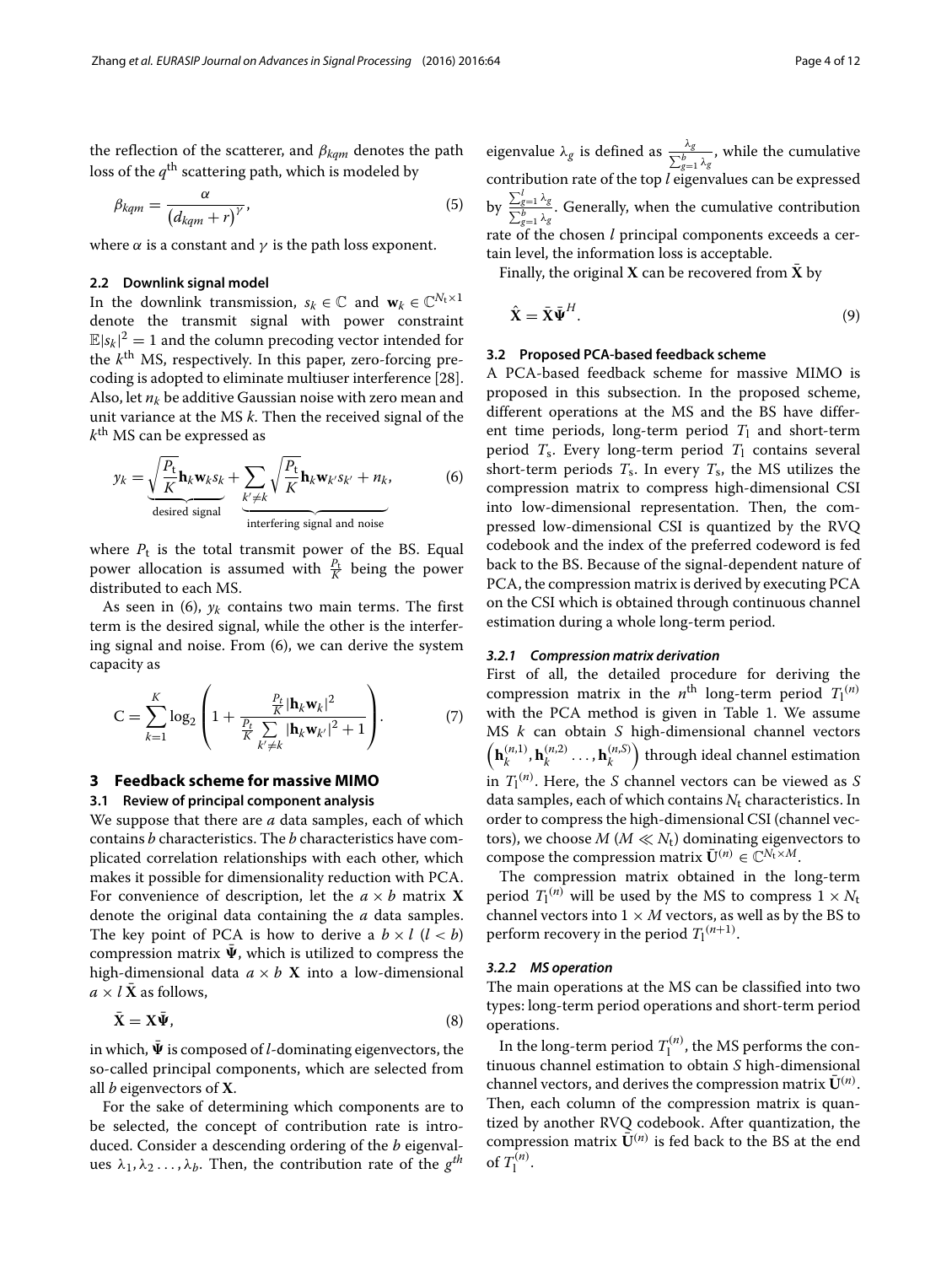| Initialization |                                                                                                                                      |
|----------------|--------------------------------------------------------------------------------------------------------------------------------------|
| S:             | Number of the short-term period $Ts$ in every                                                                                        |
|                | long-term period $T_1$ .                                                                                                             |
| M:             | Number of the dominating eigenvectors chosen                                                                                         |
|                | to form the compression matrix.                                                                                                      |
| Procedures     |                                                                                                                                      |
| 1)             | Channel estimation: perform channel                                                                                                  |
|                | estimation continuously in $T_1^{(n)}$ to obtain                                                                                     |
|                | S high-dimensional channel vectors                                                                                                   |
|                | $\mathbf{h}_{k}^{(n,1)}$ , $\mathbf{h}_{k}^{(n,2)}$ , $\mathbf{h}_{k}^{(n,5)}$ .                                                     |
| 2)             | Computation of covariance matrix: $\tilde{\mathbf{H}}^{(n)} =$                                                                       |
|                | $\left[\left(\mathbf{h}_k^{(n,1)}\right)^H, \left(\mathbf{h}_k^{(n,2)}\right)^H \dots, \left(\mathbf{h}_k^{(n,5)}\right)^H\right]^H$ |
|                | $\in \mathbb{C}^{5 \times N_t}$ and compute its covariance matrix.                                                                   |
| 3)             | Eigen-decomposition: perform eigen-                                                                                                  |
|                | decomposition on the above covariance matrix                                                                                         |
|                | Cov $(\tilde{H}^{(n)}, \tilde{H}^{(n)}) = U^{(n)} D^{(n)} (U^{(n)})^H$ .                                                             |
| 4)             | Formation of compression matrix: choose M                                                                                            |
|                | dominating eigenvectors to form compression                                                                                          |
|                | matrix $\bar{\mathbf{U}}^{(n)} \in \mathbb{C}^{N_{\mathrm{t}} \times M}$ .                                                           |
|                |                                                                                                                                      |

<span id="page-4-0"></span>**Table 1** Procedure of deriving the compression matrix in each long-term period with the PCA method at the MS

Operation in the  $s^{\text{th}}$   $(s = 1, 2, \ldots, S)$  short-term period of the *n*<sup>th</sup> long-term period,  $T_s^{(n,s)}$ , is described as follows:

**Step 1.** Channel estimation is performed to obtain a  $1 \times N_t$  channel vector  $\mathbf{h}_k^{(n,s)}$ .

**Step 2.** Multiply  $\mathbf{h}_k^{(n,s)}$  by the compression matrix derived in the previous long-term period

$$
\bar{\mathbf{h}}_k^{(n,s)} = \mathbf{h}_k^{(n,s)} \bar{\mathbf{U}}^{(n-1)}.
$$
\n(10)

By this step, the original high-dimensional CSI  $(1 \times N_t)$ is compressed into a low-dimensional representation  $(1 \times M)$ . The compression ratio is  $\frac{M}{N_t}$ .

 $\mathbf{Step\ 3.}$  Quantize the low-dimensional CSI  $\bar{\mathbf{h}}_k^{(n,s)}$  by RVQ codebook and obtain the index number of the codeword that best fits  $\bar{\mathbf{h}}_k^{(n,s)}$ , that is

$$
j^{(n,s)} = \underset{j}{\arg \max} \left| \bar{\mathbf{h}}_k^{(n,s)} \mathbf{c}_j \right|,\tag{11}
$$

where  $\mathbf{c}_j$  is the  $j^{\text{th}}$  codeword of the codebook. Compared with the quantizing high-dimensional CSI directly, the RVQ codebook used above can be designed to be much smaller. This not only reduces the feedback overhead, but also decreases the codebook search complexity.

**Step 4.** The index of the preferred codeword is fed back to the BS.

#### *3.2.3 BS operation*

Similarly, the main operation at the BS can also be classified into long-term period operation and short-term period operation. At the end of  $T_1^{(n)}$ , the BS receives the compression matrix  $\overline{\mathbf{U}}^{(n)}$  to perform high-dimensional CSI recovery in the next long-term period  $T_1^{(n+1)}$ . Meanwhile, the short-term period operation follows the steps below:

**Step 1.** The codeword index  $j^{(n,s)}$  is received in each short-term period;

**Step 2.** As the BS and the MS share the same codebook, it is easy for the BS to find the quantized low-dimensional CSI  $\hat{\mathbf{h}}_k^{(n,s)}$  by letting  $\hat{\mathbf{h}}_k^{(n,s)} = \mathbf{c}_{j^{(n,s)}}$ ;

**Step 3.** The high-dimensional CSI **h** (*n*,*s*)  $\alpha$ <sup>*k*</sup> can be recovered by

$$
\widehat{\mathbf{h}}_{k}^{(n,s)} = \widehat{\mathbf{h}}_{k}^{(n,s)} \left(\overline{\mathbf{U}}^{(n-1)}\right)^{H},\tag{12}
$$

where  $\bar{\mathbf{U}}^{(n-1)}$  is derived from the period  $T_1^{(n-1)}$ .

#### <span id="page-4-2"></span>**3.3 Distortion analysis of proposed scheme**

The distortion of our proposed scheme consists of three components, the distortion resulting from the PCA processing, the low-dimensional CSI **h** quantization and the compression matrix  $\bar{U}$  quantization. To facilitate the distortion analysis below, different representations of CSI in different stages are enumerated in Table [2.](#page-4-1)

#### *3.3.1 Distortion analysis of PCA*

First, we consider the distortion caused by the PCA method itself, with no quantization errors resulting from low-dimensional CSI or the compression matrix taken into account. That is, we measure the mean square error between **h** and  $\tilde{\mathbf{h}}$ , where  $\tilde{\mathbf{h}} = \mathbf{h}\overline{\mathbf{U}}\overline{\mathbf{U}}^H$ . In this paper, **h** is a *N*<sup>t</sup> dimensional row vector, which can be viewed as a point in the *N*<sup>t</sup> dimensional space. Therefore, **h** can be

<span id="page-4-1"></span>**Table 2** Different representations of CSI in different stages

| Representations | Implications                                                                                              |  |
|-----------------|-----------------------------------------------------------------------------------------------------------|--|
| h               | Original high-dimensional CSI estimated by MS                                                             |  |
|                 | Low-dimensional CSL after normalization                                                                   |  |
| ĥ               | and compression, that is $\bar{\mathbf{h}} = \frac{\mathbf{h}\mathbf{U}}{\ \mathbf{h}\bar{\mathbf{U}}\ }$ |  |
| ĥ               | Ouantized low-dimensional CSI                                                                             |  |
| h               | High-dimensional CSI recovered from h                                                                     |  |
|                 | High-dimensional CSI recovered from h                                                                     |  |
|                 | (with no quantization error of low-dimensional CSI)                                                       |  |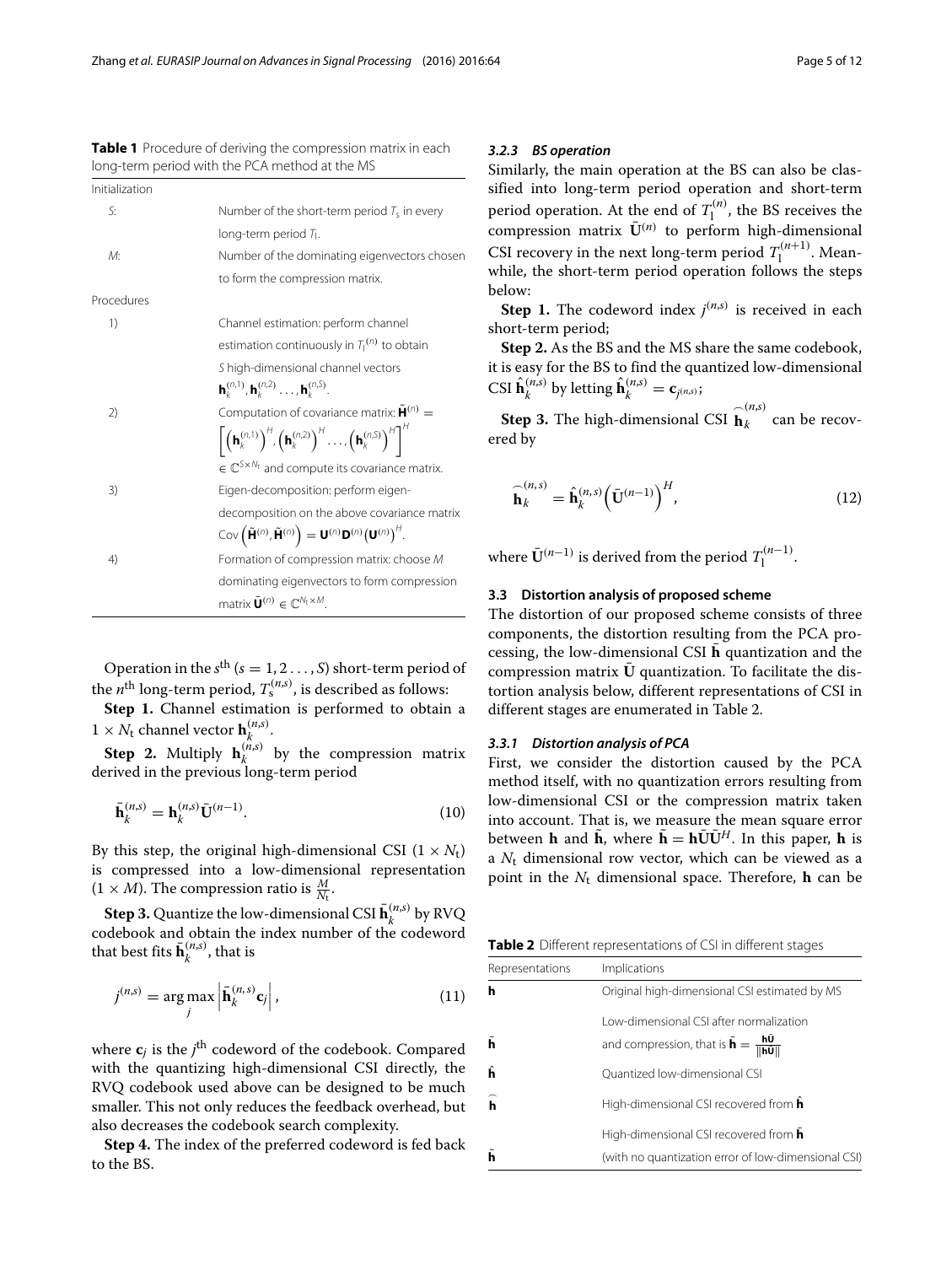expressed by the linear combination of a set of orthogonal basis vectors, **u***<sup>i</sup>*

$$
\mathbf{h} = \sum_{i=1}^{N_{\rm t}} \alpha_i \mathbf{u}_i, \tag{13}
$$

where  $\mathbf{u}_i$  denotes the  $i^{\text{th}}$  basis vector.

In the PCA method, the high-dimensional CSI **h** is compressed into low-dimensional  $(M$ -dimensional)  $\bf{h}$ , the components of which are derived by projecting **h** onto the *M* dominating bais vectors. Given this, the reconstructed high-dimensional CSI **h** can be modeled as the combination of *M* dominating basis vectors and the other  $N_t - M$ less dominating vectors,

<span id="page-5-1"></span>
$$
\tilde{\mathbf{h}} = \sum_{i=1}^{M} z_i \mathbf{u}_i + \sum_{i=M+1}^{N_{\rm t}} b_i \mathbf{u}_i.
$$
 (14)

Therefore, the information distortion caused by the PCA itself, which is defined as the mean square error between **h** and **h**, can be expressed by

$$
J = \frac{1}{S} \sum_{n=1}^{S} \left\| \mathbf{h}_n - \tilde{\mathbf{h}}_n \right\|^2, \tag{15}
$$

where *S* denotes the number of short-term periods in a long-term period.

*Proposition.* The PCA-caused information distortion *J* can be expressed by a linear sum of  $N_t - M$  less dominating eigenvalues of the channel covariance matrix.

$$
J=\sum_{i=M+1}^{N_{\mathrm{t}}} \lambda_i.
$$

 $\Box$ 

*Proof.* See Appendix [A.](#page-9-0)

#### *3.3.2 Distortion analysis of quantization*

<span id="page-5-2"></span>According to [\[6\]](#page-11-5), to measure the quantization error,  $\overline{\mathbf{h}}$  can be modeled as

$$
\bar{\mathbf{h}} = \sqrt{1 - d^2} \hat{\mathbf{h}} + d\mathbf{e},\tag{16}
$$

where **h** is the quantization of **h** and **e** is a unit norm vector isotropically distributed in the nullspace of  $\hat{h}$ . Parameter *d* denotes the quantization error independent of **e**, which satisfies  $\mathbb{E}\left[d^2\right]\leq 2^{-\frac{B_1}{M-1}}.$  Here,  $M$  represents the number of principal components and  $B_1$  is the number of feedback bits of  $\bf{h}$ . Similarly,  $\bf{U}$  can be modeled as

<span id="page-5-3"></span>
$$
\bar{\mathbf{U}} = \sqrt{1 - D^2} \hat{\mathbf{U}} + D \mathbf{E},\tag{17}
$$

where  $\hat{\mathbf{U}}$  is the quantization of  $\bar{\mathbf{U}}$  and **E** is composed of *M* unit norm vectors isotropically distributed in the nullspace of  $\hat{U}$ . Moreover, quantization error *D* is independent of **U** satisfying

$$
\mathbb{E}\left[D^2\right] \le 2^{-\frac{B_2/M}{N_t - 1}},\tag{18}
$$

where  $B_2$  denotes the number of feedback bits of the compression matrix.

Before analyzing the distortion between the original high-dimensional CSI **h** and the reconstructed  $\hat{\mathbf{h}}$ , we first focus on how to express  $\widehat{\mathbf{h}}$  in terms of **h**.

*Proposition.* The reconstructed high-dimensional CSI  $\mathbf{\widehat{h}}$ can be expressed in terms of **h** as

$$
\widehat{\mathbf{h}} = \frac{\mathbf{h}\overline{\mathbf{U}}\overline{\mathbf{U}}^H - D^2 \cdot \mathbf{h}\mathbf{I}_M - \|\mathbf{h}\overline{\mathbf{U}}\| \cdot d\sqrt{1 - D^2} \cdot \mathbf{e}\widehat{\mathbf{U}}^H}{\sqrt{1 - d^2} \cdot \sqrt{1 - D^2}},
$$
\n(19)

where 
$$
\mathbf{I}_M = \begin{bmatrix} \mathbf{I}_{M \times M} & \mathbf{0}_{M \times (N_t - M)} \\ \mathbf{0}_{(N_t - M) \times M} & \mathbf{0}_{(N_t - M) \times (N_t - M)} \end{bmatrix}
$$
.

*Proof.* See Appendix B. 
$$
\Box
$$

Having derived an expression for  $\widehat{\mathbf{h}}$  in terms of  $\mathbf{h}$ , our purpose is to analyze the distortion of the proposed scheme. We derive an upper bound to the normalized distortion (denoted by  $\delta$ ) between  $\hat{\mathbf{h}}$  and **h**. Instead of calculating  $\delta$  directly, we first calculate the normalized similarity (denoted by  $\rho$ ) between  $\widehat{\mathbf{h}}$  and  $\mathbf{h}$ . Then,  $\delta$  can be conveniently obtained by  $\delta = 1 - \rho$ .

Before calculating the normalized similarity  $\rho$  between **h** and **h**, it is insightful to look at the non-normalized similarity  $\mathbb{E}\left[\left|\mathbf{h}_{\mathbf{h}}\right|\right]$  $\overline{\phantom{a}}$ *H*  $\mid$ 1 .

*Proposition.* A lower bound to the non-normalized similarity between  $\stackrel{\frown}{\mathbf{h}}$  and  $\mathbf{h}$  is given by

<span id="page-5-0"></span>
$$
\mathbb{E}\left[\left|\mathbf{h}_{\mathbf{h}}^{\mathcal{H}}\right|\right] \geq A - M \cdot 2^{-\frac{B_2/M}{N_{\mathbf{t}}-1}} - A \cdot 2^{-\frac{B_1}{M-1}},\tag{20}
$$

where 
$$
A = \left(N_t - \sum_{i=M+1}^{N_t} \lambda_i\right)
$$
.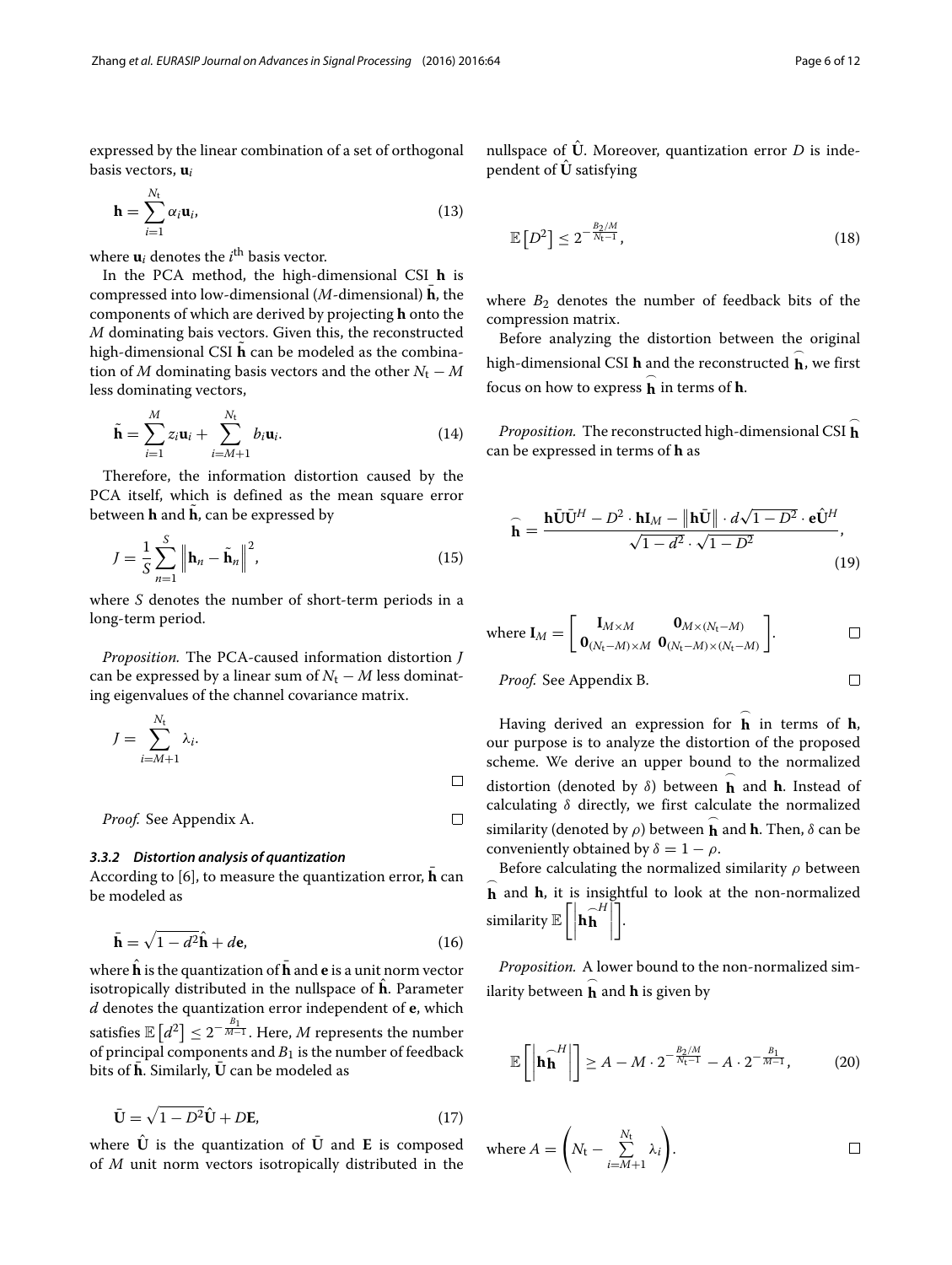*Proof.* Since we have derived an expression for **h** in terms of **h**, as given in Proposition 2, then the nonnormalized similarity can be expressed by

$$
\mathbb{E}\left[\left|\mathbf{h}_{\mathbf{h}}^{H}\right|\right]
$$
\n
$$
= \mathbb{E}\left[\left|\mathbf{h}\left(\frac{\mathbf{h}\bar{\mathbf{U}}\bar{\mathbf{U}}^{H}-D^{2}\cdot\mathbf{h}\mathbf{I}_{M}-\left\|\mathbf{h}\bar{\mathbf{U}}\right\| \cdot d\sqrt{1-D^{2}}\cdot\mathbf{e}\hat{\mathbf{U}}^{H}}{\sqrt{1-d^{2}\cdot\sqrt{1-D^{2}}}}\right)^{H}\right]\right]
$$
\n
$$
= \mathbb{E}\left[\left|\frac{\left\|\mathbf{h}\bar{\mathbf{U}}\right\|^{2}-D^{2}\cdot\mathbf{h}\mathbf{I}_{M}^{H}\mathbf{h}^{H}-\left\|\mathbf{h}\bar{\mathbf{U}}\right\| \cdot d\cdot\mathbf{h}(\bar{\mathbf{U}}-D\mathbf{E})\mathbf{e}^{H}}{\sqrt{1-d^{2}\cdot\sqrt{1-D^{2}}}}\right|\right].
$$
\n(21)

Now, because  $d^2 < 1$  and  $D^2 < 1$ ,  $\sqrt{1-d^2}$  and  $\sqrt{1-D^2}$  are also smaller than 1. Additionally, since the quantization of low-dimensional CSI and the compression matrix are independent,  $\mathbb{E}\left[\mathbf{E}\mathbf{e}^H\right]=0$ . Therefore, the nonnormalized similarity can be bounded by [\(22\)](#page-6-1), shown at the top of the next page.

<span id="page-6-1"></span>
$$
\mathbb{E}\left[\left|\mathbf{h}\widetilde{\mathbf{h}}^{H}\right|\right] \geq \mathbb{E}\left[\left|\left|\left|\mathbf{h}\widetilde{\mathbf{U}}\right|\right|^{2} - D^{2} \cdot \mathbf{h} I_{M}{}^{H} \mathbf{h}^{H} - \left|\left|\mathbf{h}\widetilde{\mathbf{U}}\right|\right| \cdot d \cdot \mathbf{h} \left(\widetilde{\mathbf{U}} - D\mathbf{E}\right) \mathbf{e}^{H}\right|\right]
$$
\n
$$
\geq \mathbb{E}\left[\left|\left|\mathbf{h}\widetilde{\mathbf{U}}\right|\right|^{2} - D^{2} \cdot \mathbf{h} I_{M}{}^{H} \mathbf{h}^{H} - \left|\left|\mathbf{h}\widetilde{\mathbf{U}}\right|\right| \cdot d \cdot \mathbf{h} \left(\widetilde{\mathbf{U}} - D\mathbf{E}\right) \mathbf{e}^{H}\right]
$$
\n
$$
= \mathbb{E}\left[\left|\left|\mathbf{h}\widetilde{\mathbf{U}}\right|\right|^{2} - D^{2} \cdot \mathbf{h} I_{M}{}^{H} \mathbf{h}^{H} - \left|\left|\mathbf{h}\widetilde{\mathbf{U}}\right|\right| \cdot d \cdot \mathbf{h} \widetilde{\mathbf{U}} \mathbf{e}^{H}\right]
$$
\n
$$
= \mathbb{E}\left[\left|\left|\mathbf{h}\widetilde{\mathbf{U}}\right|\right|^{2} - D^{2} \cdot \mathbf{h} I_{M}{}^{H} \mathbf{h}^{H} - \left|\left|\mathbf{h}\widetilde{\mathbf{U}}\right|\right|^{2} d^{2}\right]
$$
\n
$$
= \mathbb{E}\left[\left|\left|\mathbf{h}\widetilde{\mathbf{U}}\right|\right|^{2}\right] - \mathbb{E}\left[D^{2}\right] \cdot \mathbb{E}\left[\mathbf{h} I_{M}{}^{H} \mathbf{h}^{H}\right] - \mathbb{E}\left[\left|\left|\mathbf{h}\widetilde{\mathbf{U}}\right|\right|^{2}\right] \cdot \mathbb{E}\left[d^{2}\right]
$$
\n(22)

Further, we take advantage of the equations

$$
\mathbb{E}\left[\left\|\mathbf{h}\bar{\mathbf{U}}\right\|^2\right] = N_{\mathrm{t}} - J,\tag{23}
$$

<span id="page-6-6"></span>
$$
\mathbb{E}\left[\mathbf{h}\mathbf{I}_M^H\mathbf{h}^H\right] = M,\tag{24}
$$

which are proved in Appendix [C.](#page-10-0) Moreover, the upper boundary of  $\mathbb{E}[D^2]$  and  $\mathbb{E}[d^2]$  are  $2^{-\frac{B_2/M}{N_t-1}}$  and  $2^{-\frac{B_1}{M-1}}$ , respectively. Consequently, we obtain [\(20\)](#page-5-0).  $\Box$ 

From [\(23\)](#page-6-2), we can observe that when there is no distortion caused by PCA  $(J = 0)$ , as well as no quantization error from low-dimensional CSI ( $2^{-\frac{B_1}{M-1}} \to 0$ ) or compression matrix (2<sup>− *B*<sub>2</sub>/*M* → 0), the maximum value of the</sup> lower bound reaches  $N_t$ . So the normalized similarity can be expressed as

$$
\rho \ge \frac{A - M \cdot 2^{-\frac{B_2/M}{N_t - 1}} - A \cdot 2^{-\frac{B_1}{M - 1}}}{N_t}.
$$
\n(25)

Finally, the upper bound of the normalized distortion of our proposed scheme can be obtained,

$$
\delta = 1 - \rho \le 1 - \frac{A - M \cdot 2^{-\frac{B_2/M}{N_{\text{t}} - 1}} - A \cdot 2^{-\frac{B_1}{M - 1}}}{N_{\text{t}}}.
$$
 (26)

According to the expression [\(26\)](#page-6-3), we give the theoretical upper bound of the distortion and the simulated distortion in Fig. [2.](#page-6-4)



#### <span id="page-6-4"></span><span id="page-6-0"></span>**4 Implementation complexity analysis**

This section analyzes the feedback overhead and the codebook search complexity of the proposed scheme. For comparison, the existing CS-based schemes utilizing the KLT basis and the DCT basis are also taken into account.

The number of feedback bits per user increases linearly with the number of transmit antennas, as modeled by [\[6\]](#page-11-5)

$$
B = (Nt - 1) \log_2 \rho \approx \frac{N_t - 1}{3} \rho,
$$
\n(27)

<span id="page-6-2"></span>where  $\rho$  denotes the received signal-to-noise ratio (SNR) in decibels at the MS.

Consider a long-term period containing *S* short-term periods. When the proposed scheme is adopted, the number of feedback bits can be represented by

<span id="page-6-5"></span>
$$
B_{\rm pro} = S \frac{(M-1)\,\rho}{3} + M \frac{(N_{\rm t}-1)\,\rho}{3},\tag{28}
$$

where *M* is the number of the principal components, the first term denotes the number of feedback bits for quantizing low-dimensional CSI, and the second term is caused by the quantization of the compression matrix.

For the DCT-based CS scheme, there is no need for the MS to inform the BS of the channel correlation matrix, due to the signal-independent nature of the DCT basis. So the number of feedback bits for DCT-based CS is given by  $B_{\text{DCT}} = S \cdot \frac{(M-1)\rho}{3}$ .

<span id="page-6-3"></span>In the case of the KLT-based CS scheme, the number of feedback bits dramatically increases. In order to feedback the complete correlation matrix in every short-term period, the second term of Eq. [\(28\)](#page-6-5) needs to be modified to express the number of feedback bits of the KLT-based CS scheme, which is given by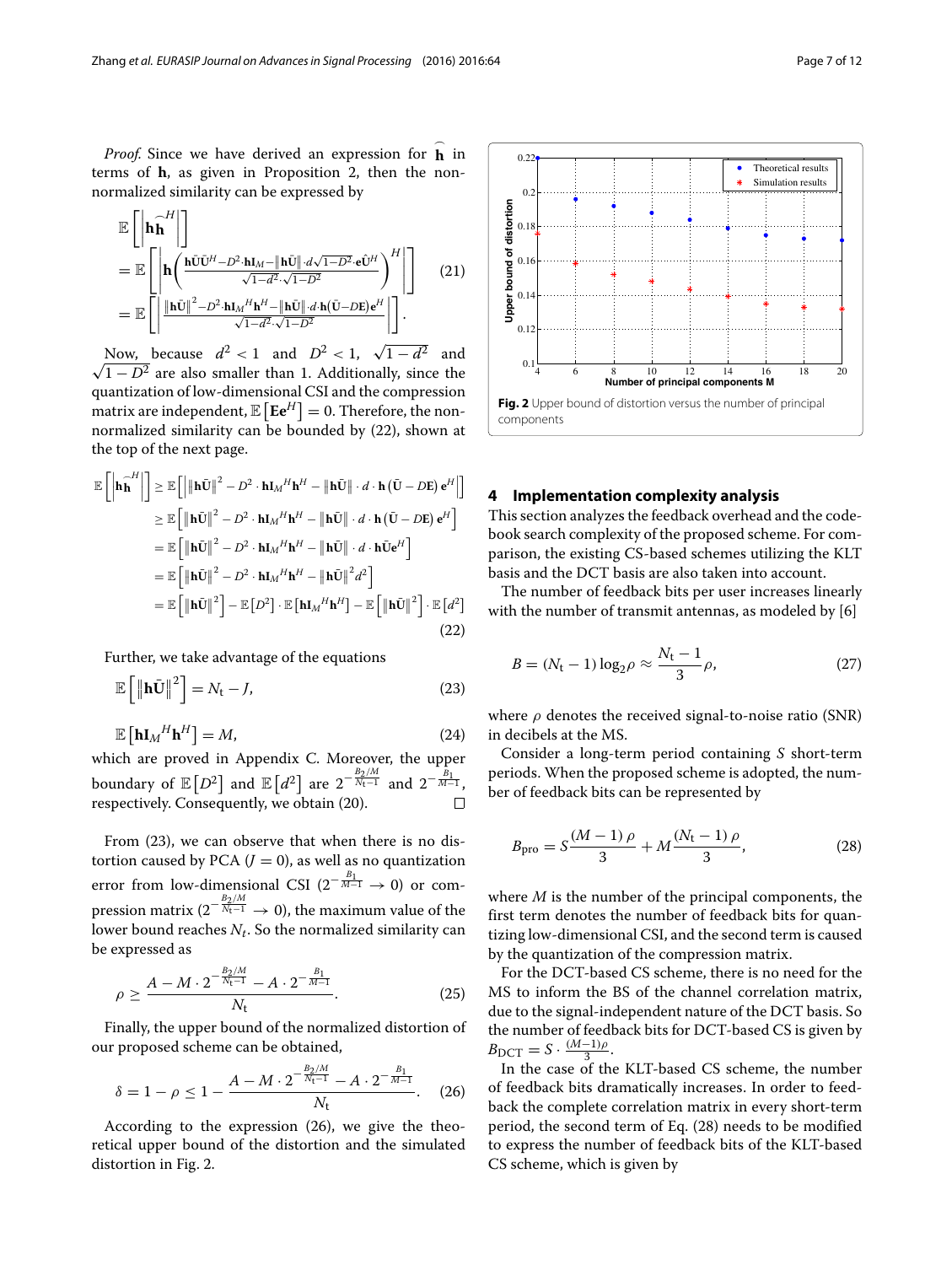$$
B_{\text{KLT}} = S \cdot \frac{(M-1)\,\rho}{3} + S \cdot N_{\text{t}} \cdot \frac{(N_{\text{t}}-1)\,\rho}{3}.\tag{29}
$$

As for the codebook search complexity, it is proportional to the number of conjugate multiplications when searching for the best codeword. So the search complexity of the proposed scheme, DCT-based CS and KLTbased scheme in a long-term period can be expressed as  $S \cdot M \cdot 2^{\frac{(M-1)\rho}{3}} + M \cdot N_t \cdot 2^{\frac{(N_t-1)\rho}{3}}$ ,  $S \cdot M \cdot 2^{\frac{(M-1)\rho}{3}}$  and  $S \cdot M \cdot 2^{\frac{(M-1)\rho}{3}} + S \cdot N_t^2 \cdot 2^{\frac{(N_t-1)\rho}{3}}$ , respectively.

Table [3](#page-7-1) illustrates the comparison in detail. Based on the analysis above, we can observe that the number of feedback bits and the codebook search complexity of the proposed scheme falls in between the DCT-based and KLT-based CS schemes.

#### <span id="page-7-0"></span>**5 Simulation results**

In this section, we present simulation results. A single cell scenario is considered, where the BS deploys a uniform linear array with  $N_t = 128$  antennas serving  $K = 6$ single-antenna MSs. Table [4](#page-7-2) lists the detailed simulation parameters.

#### **5.1 Feasibility validation**

We verify whether PCA can be utilized to compress spatially correlated high-dimensional CSI into lowdimensional representation. To achieve this purpose, we simulate the eigenvalue distribution of the spatially correlated channels defined in (1). As shown in Fig. [3,](#page-7-3) the eigenvalue distribution of the spatially correlated channel is far from uniform. The eigenvalues are sorted by their contribution rate in descending order. The contribution rate of the biggest eigenvalue exceeds 50 %, while the fourth biggest eigenvalue only contributes 5.9 %. The cumulative contribution rate of the top four eigenvalues exceeds 95 %. We can conclude that the spatially correlated channel vectors can be expressed by several principal components with low information distortion.

**Table 3** Comparison of feedback overhead and codebook search complexity

<span id="page-7-1"></span>

| Value<br>Content<br>Subject | Feedback bits                                                                                                       | Search complexity                                                                                           |
|-----------------------------|---------------------------------------------------------------------------------------------------------------------|-------------------------------------------------------------------------------------------------------------|
| DCT-based CS                | $S\cdot\frac{(M-1)\rho}{2}$                                                                                         | $S\cdot M\cdot 2^{\frac{(M-1)\rho}{3}}$                                                                     |
| Proposed scheme             | $S\cdot \frac{(M-1)\rho}{3} + M\cdot \frac{(N_t-1)\rho}{3}$                                                         | $S\cdot M\cdot 2^{\frac{(M-1)\rho}{3}}+$<br>$M \cdot N_{t} \cdot 2^{\frac{(N_{t}-1)\rho}{3}}$               |
| <b>KLT-based CS</b>         | $\begin{array}{c}S\cdot\frac{(M-1)\rho}{3}+\\S\cdot N_{\mathrm{t}}\cdot\frac{(N_{\mathrm{t}}-1)\rho}{2}\end{array}$ | $S\cdot M\cdot 2^{\frac{(M-1)\rho}{3}}+$<br>$S \cdot N_{\rm t}{}^{2} \cdot 2^{\frac{(N_{\rm t}-1)\rho}{3}}$ |

<span id="page-7-2"></span>**Table 4** Simulation parameters

| Parameters                         | Assumption               |  |
|------------------------------------|--------------------------|--|
| Antenna configuration of BS        | ULA $0.5\lambda$ spaced  |  |
| Feedback channel                   | Lossless & without delay |  |
| Carrier frequency                  | $2.6$ GHz                |  |
| <b>Bandwidth</b>                   | 10 MHz                   |  |
| Cell radius                        | $200 \text{ m}$          |  |
| Short-term period                  | $1 \text{ ms}$           |  |
| Long-term period                   | $10 \text{ ms}$          |  |
| Radius of scatterer ring r         | 10 <sub>m</sub>          |  |
| Number of scatterers O             | 10                       |  |
| Path loss exponent $\gamma$        | 2.5                      |  |
| Constant $\alpha$ in channel model | $10^{7}$                 |  |

#### **5.2 Evaluations of the proposed scheme**

We show the simulation results of channel compression of the proposed scheme in Figs. [4](#page-8-1) and [5.](#page-8-2) It is assumed that the SNR is 20 dB and there is no quantization error of the low-dimensional CSI.

Figure [4](#page-8-1) shows the effect of the compression ratio  $\left(\eta = \frac{M}{N_t}\right)$  on the system capacity. The comparison is among the proposed scheme, DCT-based CS and KLTbased CS. We can observe that whether in low or high compression ratio regimes, the KLT-based CS has the best performance, while the DCT-based CS performs the worst. To be emphasized, the best performance of the KLT-based CS is at a sacrifice of increased feedback overhead, as shown in Table [3.](#page-7-1) In this sense, the proposed scheme can offer a useful tradeoff. Additionally, as Fig. [4](#page-8-1) shows, the proposed scheme performs much better than DCT-based CS in low compression ratio regimes.

Figure [5](#page-8-2) illustrates the recovery performance of the high-dimensional CSI at the BS under the circumstances that the BS has perfect knowledge of the low-dimensional

<span id="page-7-3"></span>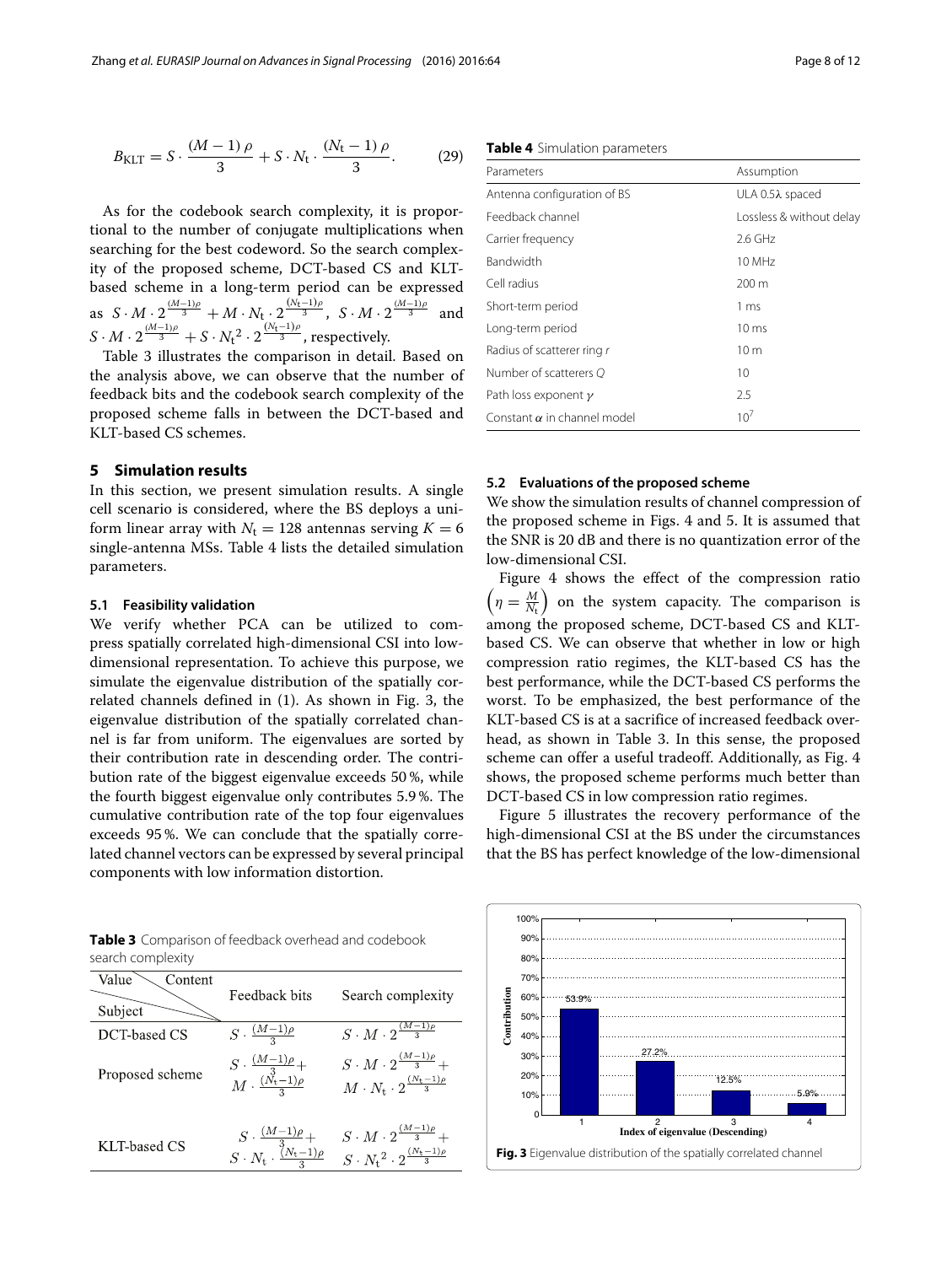

<span id="page-8-1"></span>CSI without quantization. We take the proposed scheme and DCT-based CS for comparison. The  $1 \times N_t$  original CSI is compressed into  $1 \times M_{CS}$  low-dimensional information, where  $M_{\text{CS}} = 20$  and the compression ratio is  $\eta_{\text{CS}} = \frac{M_{\text{CS}}}{N_{\text{t}}} \approx 0.16$ , while in the proposed scheme, the number of principal components is  $M_{PCA} = 4$  with the compression ratio being  $\eta_{\text{PCA}} = \frac{M_{\text{PCA}}}{N_{\text{t}}} \approx 0.03$ .

As can be seen, the reconstructed high-dimensional CSI is considerably close to the original data when the PCA is utilized. But there still exists distortion because the PCA itself inevitably introduces information loss. However, the recovery performance gets poorer in the case of the DCT-based CS. The reason is that the proposed scheme takes advantage of the signal-dependent nature of PCA, which makes it possible for the compression matrix to change adaptively in every long-term period according to the variation of the original data.

Figure [6](#page-8-3) shows a system capacity (defined as the sum of all the users' rates in the system) comparison. We choose four principal components to form the compression matrix, so the compression ratio of PCA is 0.03. For reference, we first consider the ideal situation, where

<span id="page-8-2"></span>



<span id="page-8-3"></span>the BS can acquire perfect CSI with neither recovery distortion nor quantization error. As illustrated in Fig. [6,](#page-8-3) the best system capacity can be achieved only when the BS acquires perfect CSI. Meanwhile, the proposed scheme outperforms the existing DCT-based CS scheme whether there is quantization error resulting from lowdimensional CSI or not. But, it performs a little poorer than the KLT-based CS scheme.

When we utilize the RVQ codebook to quantize lowdimensional CSI, the system capacity decreases in both cases because the quantization error must be taken into account. Based on the results in Fig. [6](#page-8-3) and the feedback overhead analysis in Subsection [3.3,](#page-4-2) we can draw the conclusion that our proposed scheme can offer a worthwhile design tradeoff between system capacity and feedback overhead.

#### <span id="page-8-0"></span>**6 Conclusions**

In this paper, a PCA-based feedback scheme for massive MIMO was proposed. In the proposed scheme, two kinds of feedback information, the quantized lowdimensional CSI index and the compression matrix utilized to perform both compression and recovery, are fed back hierarchically. Moreover, we obtained a closed-form expression for an upper bound to the normalized information distortion. We analyzed the feedback overhead and codebook search complexity of the proposed scheme. Simulation results showed that without considering the low-dimensional CSI quantization, the proposed scheme outperforms the existing DCT-based CS scheme in terms of compression ratio. When a RVQ codebook is adopted to quantize the low-dimensional CSI, worthwhile system capacity and recovery performance can be achieved. Finally, we draw the conclusion that the proposed scheme can achieve a useful performance tradeoff between system capacity and feedback overhead, which gives it high potential to be implemented in practical massive MIMO systems.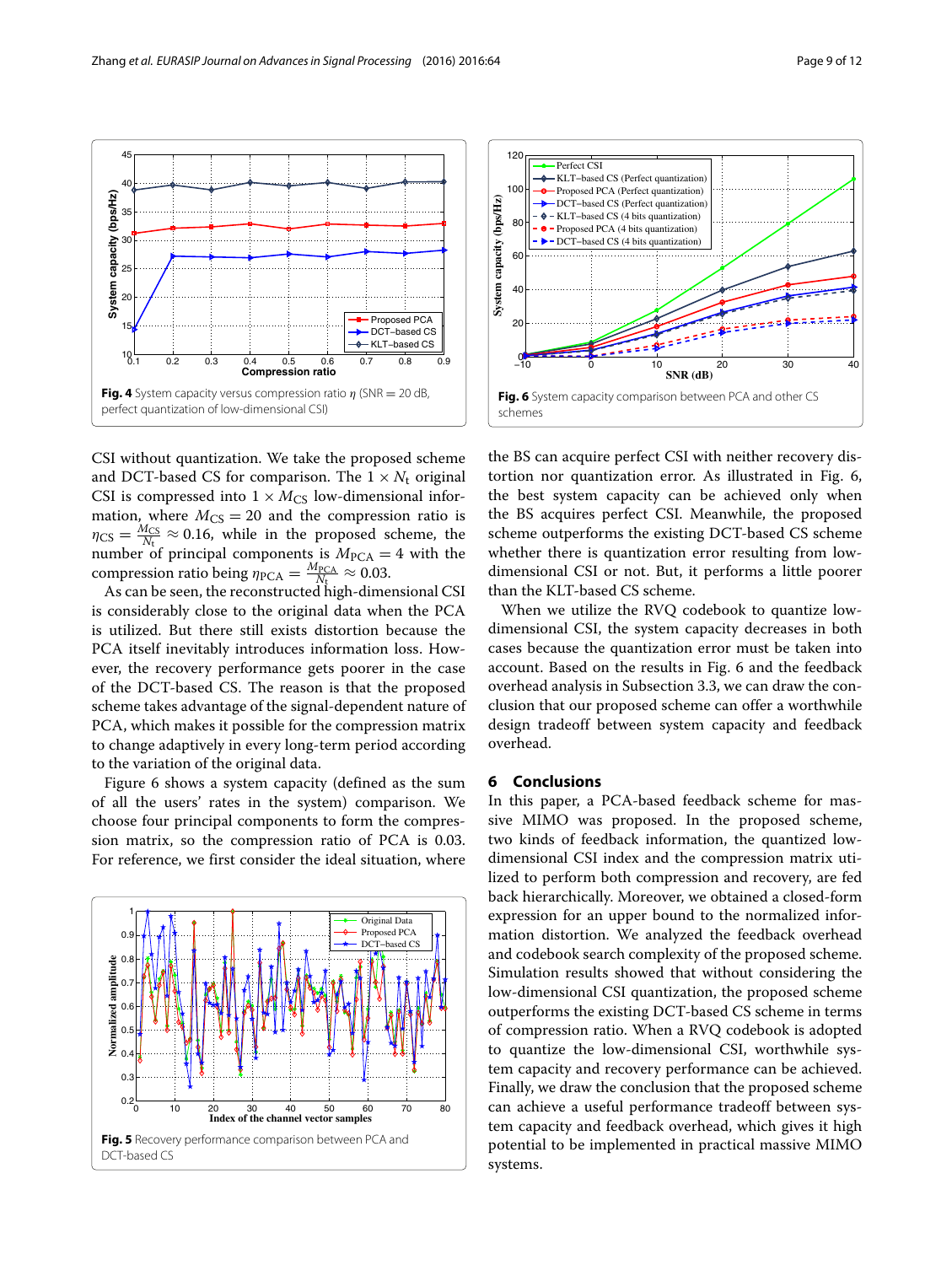#### **Appendix**

#### **A Proof of Proposition 1**

<span id="page-9-0"></span>The PCA-caused information distortion *J* is

$$
J = \frac{1}{S} \sum_{n=1}^{S} \left\| \mathbf{h}_{n} - \tilde{\mathbf{h}}_{n} \right\|^{2}
$$
  
\n
$$
= \frac{1}{S} \sum_{n=1}^{S} \left\| \sum_{i=1}^{N_{t}} \alpha_{ni} \mathbf{u}_{i} - \sum_{i=1}^{M} z_{ni} \mathbf{u}_{i} - \sum_{i=M+1}^{N_{t}} b_{i} \mathbf{u}_{i} \right\|^{2}
$$
  
\n
$$
= \frac{1}{S} \sum_{n=1}^{S} \left\| \sum_{i=1}^{M} (\alpha_{ni} - z_{ni}) \mathbf{u}_{i} + \sum_{i=M+1}^{N_{t}} (\alpha_{ni} - b_{i}) \mathbf{u}_{i} \right\|^{2}
$$
  
\n
$$
= \frac{1}{S} \sum_{n=1}^{S} \left[ \sum_{i=1}^{M} (\alpha_{ni} - z_{ni})^{2} + \sum_{i=M+1}^{N_{t}} (\alpha_{ni} - b_{i})^{2} \right].
$$
\n(30)

In order to minimize *J*, we take partial derivatives with respect to  $z_{ni}$  and  $b_i$  separately, as given by

$$
\frac{\partial J}{\partial z_{ni}} = \frac{1}{S} \sum_{n=1}^{S} \sum_{i=1}^{M} [-2 (\alpha_{ni} - z_{ni})];
$$
 (31)

$$
\frac{\partial J}{\partial b_i} = \frac{1}{S} \sum_{n=1}^{S} \sum_{i=M+1}^{N_t} [-2(\alpha_{ni} - b_i)]
$$
  
= 
$$
-\frac{2}{S} \sum_{i=M+1}^{N_t} \left( \sum_{n=1}^{S} \alpha_{ni} - S \cdot b_i \right).
$$
 (32)

Letting  $\frac{\partial J}{\partial z_{ni}} = 0$ , we can obtain  $z_{ni} = \alpha_{ni}$ , that is

$$
z_{ni} = \mathbf{h}_n \mathbf{u}_i^H \ (i = 1, 2 \dots, M; n = 1, 2 \dots, S) \,. \tag{33}
$$

Similarly, when letting  $\frac{\partial J}{\partial b_i} = 0$ , we can also acquire

$$
b_{i} = \frac{1}{S} \sum_{n=1}^{S} \alpha_{ni} = \mathbf{h} \mathbf{u}_{i}^{H} (i = M + 1, M + 2..., N_{t}),
$$
\n(34)

where  $\overrightarrow{\mathbf{h}}$  denotes the mean vector of all the *S* highdimensional channel vectors estimated in a long-term period, as given by

$$
\widetilde{\mathbf{h}} = \frac{1}{S} \sum_{n=1}^{S} \mathbf{h}_n.
$$
 (35)

Substitute [\(33\)](#page-9-2) and [\(34\)](#page-9-3) into [\(14\)](#page-5-1), and then  $\hat{\bf h}$  can be rewritten as

$$
\tilde{\mathbf{h}}_n = \sum_{i=1}^M \mathbf{h}_n \mathbf{u}_i^H \mathbf{u}_i + \sum_{i=M+1}^{N_t} \breve{\mathbf{h}} \mathbf{u}_i^H \mathbf{u}_i.
$$
 (36)

Then,

$$
\mathbf{h}_{n} - \mathbf{h}_{n}
$$
\n
$$
= \sum_{i=1}^{N_{\mathrm{t}}} \mathbf{h}_{n} \mathbf{u}_{i}^{H} \mathbf{u}_{i} - \left( \sum_{i=1}^{M} \mathbf{h}_{n} \mathbf{u}_{i}^{H} \mathbf{u}_{i} + \sum_{i=M+1}^{N_{\mathrm{t}}} \mathbf{h} \mathbf{u}_{i}^{H} \mathbf{u}_{i} \right)
$$
\n
$$
= \sum_{i=M+1}^{N_{\mathrm{t}}} \mathbf{h}_{n} \mathbf{u}_{i}^{H} \mathbf{u}_{i} - \sum_{i=M+1}^{N_{\mathrm{t}}} \mathbf{h} \mathbf{u}_{i}^{H} \mathbf{u}_{i}
$$
\n
$$
= \sum_{i=M+1}^{N_{\mathrm{t}}} \left[ \left( \mathbf{h}_{n} - \mathbf{h} \right) \mathbf{u}_{i}^{H} \right] \mathbf{u}_{i}.
$$
\n(37)

Therefore, *J* can be re-expressed by

<span id="page-9-4"></span>
$$
J = \frac{1}{S} \sum_{n=1}^{S} \left\| \mathbf{h}_n - \tilde{\mathbf{h}}_n \right\|^2
$$
  
= 
$$
\frac{1}{S} \sum_{n=1}^{S} \sum_{i=M+1}^{N_t} \left( \mathbf{h}_n \mathbf{u}_i^H - \tilde{\mathbf{h}} \mathbf{u}_i^H \right)^2
$$
  
= 
$$
\sum_{i=M+1}^{N_t} \frac{1}{S} \sum_{n=1}^{S} \left( \mathbf{h}_n \mathbf{u}_i^H - \tilde{\mathbf{h}} \mathbf{u}_i^H \right)^2.
$$
 (38)

In [\(38\)](#page-9-4), the expression  $\frac{1}{S} \sum_{i=1}^{S}$ *n*=1  $\left(\mathbf{h}_{n}\mathbf{u}_{i}^{H}-\overrightarrow{\mathbf{h}}\mathbf{u}_{i}^{H}\right)^{2}$  can be viewed as the covariance of  $\mathbf{h}_{n} \mathbf{u}_{i}{}^{H}$ . If we assume  $\mathbf{C}_{h}$  to be the covariance matrix of  $\mathbf{h}_n$ , then *J* can be further given by

$$
J = \sum_{i=M+1}^{N_{\rm t}} \mathbf{u}_i \mathbf{C}_h \mathbf{u}_i{}^H.
$$
 (39)

<span id="page-9-2"></span>Our target is to minimize the PCA caused information distortion *J*, which can be solved by the Lagrange Multiplier (LM) method. After applying the LM, we can observe that the base vector must satisfy

<span id="page-9-5"></span>
$$
\mathbf{C}_h \mathbf{u}_i^H = \lambda_i \mathbf{u}_i^H. \tag{40}
$$

<span id="page-9-3"></span>Equation [\(40\)](#page-9-5) indicates that base vector  $\mathbf{u}_i$  should be chosen as the eigenvector of channel covariance matrix  $C_h$ , and  $\lambda_i$  is the corresponding eigenvalue. As a result, the PCA-caused information distortion *J* is

$$
J = \sum_{i=M+1}^{N_{\rm t}} \mathbf{u}_i \mathbf{C}_h \mathbf{u}_i^H = \sum_{i=M+1}^{N_{\rm t}} \mathbf{u}_i \lambda_i \mathbf{u}_i^H = \sum_{i=M+1}^{N_{\rm t}} \lambda_i. \tag{41}
$$

#### **B Proof of Proposition 2**

<span id="page-9-1"></span>As has been mentioned in Table [3,](#page-7-1)  $\stackrel{\frown}{\mathbf{h}}$  is the reconstructed high-dimensional CSI recovered from **h**ˆ, which is given by

<span id="page-9-7"></span><span id="page-9-6"></span>
$$
\widehat{\mathbf{h}} = \|\mathbf{h}\bar{\mathbf{U}}\| \cdot \widehat{\mathbf{h}}\widehat{\mathbf{U}}^H, \tag{42}
$$

where  $\left\Vert \mathbf{h}\bar{\mathbf{U}}\right\Vert$  represents the modulus of low-dimensional CSI, since we have performed normalization in the very beginning, that is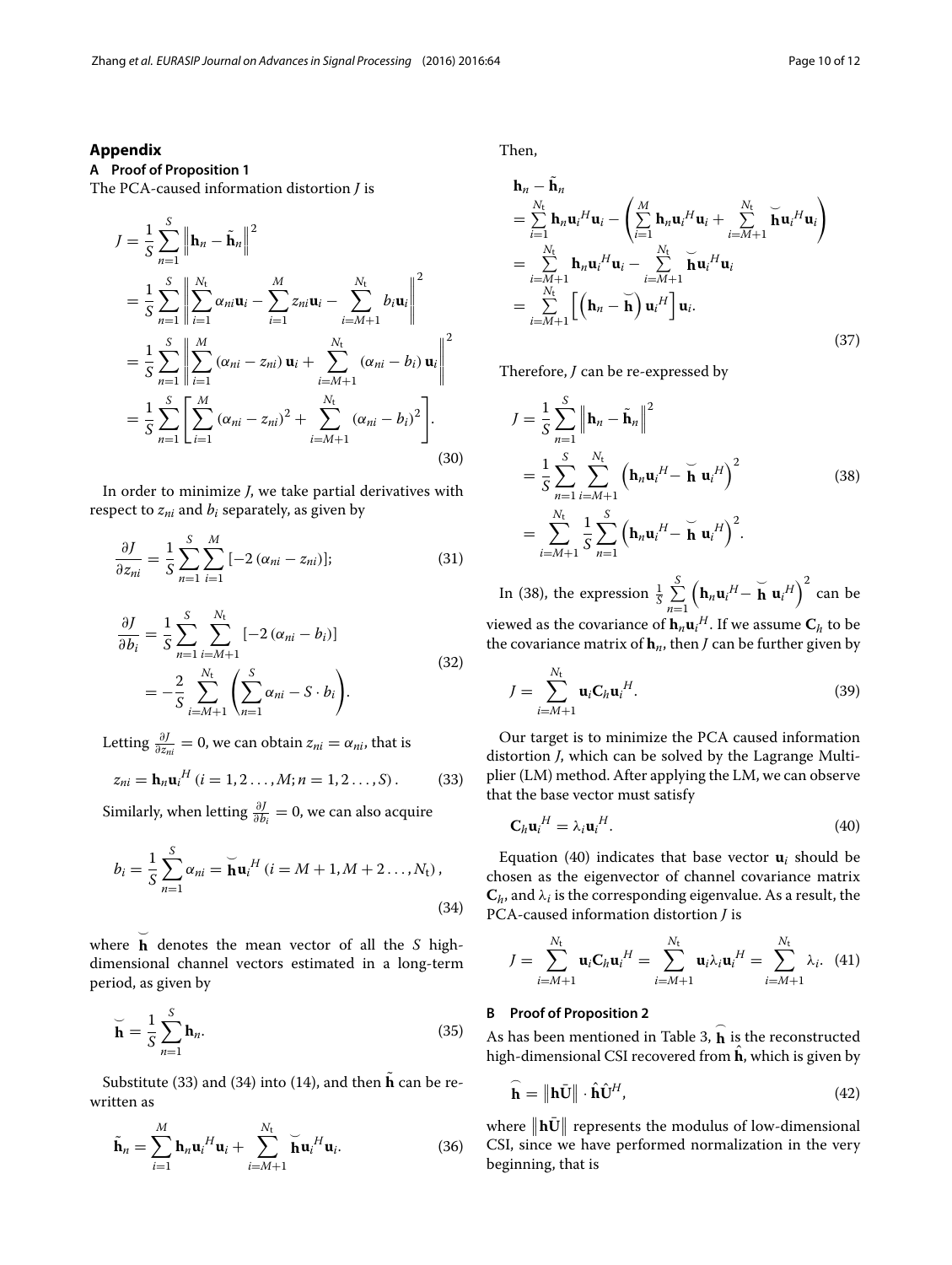$$
\bar{\mathbf{h}} = \frac{\mathbf{h}\bar{\mathbf{U}}}{\|\mathbf{h}\bar{\mathbf{U}}\|}.
$$
\n(43)

Substituting  $(16)$ ,  $(17)$  and  $(43)$  into  $(42)$ , we can rewrite **h** as

<span id="page-10-2"></span>
$$
\hat{\mathbf{h}} = \|\mathbf{h}\bar{\mathbf{U}}\| \cdot \hat{\mathbf{h}}\hat{\mathbf{U}}^H
$$
\n
$$
= \|\mathbf{h}\bar{\mathbf{U}}\| \cdot \frac{\bar{\mathbf{h}} - d\mathbf{e}}{\sqrt{1 - d^2}} \cdot \left(\frac{\bar{\mathbf{U}} - D\mathbf{E}}{\sqrt{1 - D^2}}\right)^H
$$
\n
$$
= \|\mathbf{h}\bar{\mathbf{U}}\| \cdot \frac{\frac{\mathbf{h}\bar{\mathbf{U}}}{\|\mathbf{h}\bar{\mathbf{U}}\|} - d\mathbf{e}}{\sqrt{1 - d^2}} \cdot \left(\frac{\bar{\mathbf{U}} - D\mathbf{E}}{\sqrt{1 - D^2}}\right)^H
$$
\n
$$
= \frac{\mathbf{h}\bar{\mathbf{U}}\bar{\mathbf{U}}^H - \mathbf{h}\bar{\mathbf{U}}(D\mathbf{E})^H - \|\mathbf{h}\bar{\mathbf{U}}\| \cdot d\mathbf{e}(\bar{\mathbf{U}} - D\mathbf{E})^H}{\sqrt{1 - d^2} \cdot \sqrt{1 - D^2}}.
$$
\n(44)

Moreover, because of the independence between **U**ˆ and **E**, when multiplying  $\bar{U}$  in [\(17\)](#page-5-3) by  $E^H$ , one obtains

$$
\begin{split} \tilde{\mathbf{U}} \mathbf{E}^{H} &= \sqrt{1 - D^{2}} \hat{\mathbf{U}} \mathbf{E}^{H} + D \mathbf{E} \mathbf{E}^{H} = D \mathbf{E} \mathbf{E}^{H} \\ &= D \begin{bmatrix} \mathbf{I}_{M \times M} & \mathbf{0}_{M \times (N_{t} - M)} \\ \mathbf{0}_{(N_{t} - M) \times M} & \mathbf{0}_{(N_{t} - M) \times (N_{t} - M)} \end{bmatrix}, \end{split} \tag{45}
$$

where  $\mathbf{I}_{M \times M}$  represents the  $M \times M$  identity matrix;  $\mathbf{0}_{M \times (N_t - M)}$ ,  $\mathbf{0}_{(N_t - M) \times M}$  and  $\mathbf{0}_{(N_t - M) \times (N_t - M)}$ <br>denotes the  $M \times (N_t - M)$ ,  $(N_t - M) \times M$  and the  $M \times (N_t - M)$ ,  $(N_t - M) \times M$  $(N_t - M) \times (N_t - M)$  zero matrix respectively. When  $assuming$  $\int$  **I**<sub>*M*×*M*</sub> **0***M*×(*N*<sub>t</sub>−*M*) **0**(*N*t−*M*)×*<sup>M</sup>* **0**(*N*t−*M*)×(*N*t−*M*) 1 , the following expression results,

<span id="page-10-1"></span>
$$
\bar{\mathbf{U}}\mathbf{E}^H = D \cdot \mathbf{I}_M. \tag{46}
$$

Substitute [\(46\)](#page-10-1) into [\(44\)](#page-10-2), then [\(44\)](#page-10-2) can be rewritten as

$$
\hat{\mathbf{h}} = \frac{\mathbf{h}\bar{\mathbf{U}}\bar{\mathbf{U}}^H - D\mathbf{h}\bar{\mathbf{U}}\mathbf{E}^H - \|\mathbf{h}\bar{\mathbf{U}}\| \cdot d\mathbf{e}(\bar{\mathbf{U}} - D\mathbf{E})^H}{\sqrt{1 - d^2} \cdot \sqrt{1 - D^2}}
$$

$$
= \frac{\mathbf{h}\bar{\mathbf{U}}\bar{\mathbf{U}}^H - D^2 \cdot \mathbf{h}\mathbf{I}_M - \|\mathbf{h}\bar{\mathbf{U}}\| \cdot d\sqrt{1 - D^2} \cdot \mathbf{e}\hat{\mathbf{U}}^H}{\sqrt{1 - d^2} \cdot \sqrt{1 - D^2}}.
$$
(47)

#### **C Proof of Eqs. [\(23\)](#page-6-2) and [\(24\)](#page-6-6)**

<span id="page-10-0"></span>First, we focus on Eq. [\(23\)](#page-6-2). Assume  $\mathbf{U} = \begin{bmatrix} \bar{\mathbf{U}}\dot{\cdot}\Delta\mathbf{U} \end{bmatrix}$ , where

 $\bar{U}$  is composed of the *M* dominating eigenvectors, while  $\Delta$ **U** is composed of the less dominating  $N_t - M$  eigenvectors. In the proposed scheme, we only choose *M* dominating eigenvectors to compose compression matrix  $\bar{U}$ , which is to be utilized to compress high-dimensional CSI into low-dimensional representation. Particularly, if choosing all of the  $N_t$  eigenvectors, that is  $\bar{U} = U$ , the distortion disappears, as given by

<span id="page-10-4"></span><span id="page-10-3"></span>
$$
\mathbf{h} = \mathbf{h} \mathbf{U} \mathbf{U}^H. \tag{48}
$$

Substituting 
$$
\mathbf{U} = \left[\vec{\mathbf{U}}:\Delta\mathbf{U}\right]
$$
 into (48), and we can obtain  
\n
$$
\mathbf{h} = \mathbf{h} \left[\vec{\mathbf{U}}:\Delta\mathbf{U}\right] \left[\vec{\mathbf{U}}:\Delta\mathbf{U}\right]^H
$$
\n
$$
= \mathbf{h} \left(\vec{\mathbf{U}}\vec{\mathbf{U}}^H + \Delta\mathbf{U}\Delta\mathbf{U}^H\right).
$$
\n(49)

As mentioned above, the choice of *M* dominating eigenvectors inevitably leads to information distortion. According to [\(49\)](#page-10-4), the distortion caused by PCA can be expressed by

$$
J = \mathbb{E}\left[\left\|\mathbf{h} - \mathbf{h}\bar{\mathbf{U}}\bar{\mathbf{U}}^H\right\|^2\right] = \mathbb{E}\left[\left\|\mathbf{h}\Delta\mathbf{U}\Delta\mathbf{U}^H\right\|^2\right].\tag{50}
$$

Meanwhile,

<span id="page-10-5"></span>
$$
E[\|\mathbf{h}\|^2] = E\left[\|\mathbf{h}(\bar{\mathbf{U}}\bar{\mathbf{U}}^H + \Delta \mathbf{U}\Delta \mathbf{U}^H)\|^2\right]
$$
  
\n
$$
= E\left[\left(\mathbf{h}\bar{\mathbf{U}}\bar{\mathbf{U}}^H + \mathbf{h}\Delta \mathbf{U}\Delta \mathbf{U}^H\right)\left(\mathbf{h}\bar{\mathbf{U}}\bar{\mathbf{U}}^H + \mathbf{h}\Delta \mathbf{U}\Delta \mathbf{U}^H\right)^H\right]
$$
  
\n
$$
= E\left[\mathbf{h}\bar{\mathbf{U}}\bar{\mathbf{U}}^H\bar{\mathbf{U}}\bar{\mathbf{U}}^H\mathbf{h}^H + \|\mathbf{h}\Delta \mathbf{U}\Delta \mathbf{U}^H\|^2 + \mathbf{h}\bar{\mathbf{U}}\bar{\mathbf{U}}^H\mathbf{h}^H + \mathbf{h}\Delta \mathbf{U}\Delta \mathbf{U}^H\bar{\mathbf{U}}\bar{\mathbf{U}}^H\mathbf{h}^H\right].
$$
  
\n(51)

Because of the orthogonality between  $\overline{U}$  and  $\Delta U$ , one has

$$
\bar{\mathbf{U}}^H \Delta \mathbf{U} = \mathbf{0}_{M \times (N_t - M)}; \tag{52}
$$

$$
\Delta \mathbf{U}^H \bar{\mathbf{U}} = \mathbf{0}_{(N_t - M) \times M}.
$$
\n(53)

Therefore, Eq. [\(51\)](#page-10-5) can be rewritten as

$$
\mathbb{E}\left[\|\mathbf{h}\|^{2}\right] = \mathbb{E}\left[\mathbf{h}\bar{\mathbf{U}}\bar{\mathbf{U}}^{H}\bar{\mathbf{U}}\bar{\mathbf{U}}^{H}\mathbf{h}^{H} + \|\mathbf{h}\Delta\mathbf{U}\Delta\mathbf{U}^{H}\|^{2} + \frac{\mathbf{h}\bar{\mathbf{U}}\bar{\mathbf{U}}^{H}\Delta\mathbf{U}\Delta\mathbf{U}^{H}\mathbf{h}^{H}}{\delta} + \frac{\mathbf{h}\Delta\mathbf{U}\Delta\mathbf{U}^{H}\bar{\mathbf{U}}\bar{\mathbf{U}}^{H}\mathbf{h}^{H}}{\delta}\right]
$$
\n
$$
= \mathbb{E}\left[\mathbf{h}\bar{\mathbf{U}}\bar{\mathbf{U}}^{H}\bar{\mathbf{U}}\bar{\mathbf{U}}^{H}\mathbf{h}^{H} + \|\mathbf{h}\Delta\mathbf{U}\Delta\mathbf{U}^{H}\|^{2}\right]
$$
\n
$$
= \mathbb{E}\left[\|\mathbf{h}\bar{\mathbf{U}}\|^{2} + \|\mathbf{h}\Delta\mathbf{U}\Delta\mathbf{U}^{H}\|^{2}\right]
$$
\n
$$
= \mathbb{E}\left[\|\mathbf{h}\bar{\mathbf{U}}\|^{2}\right] + J.
$$
\n(54)

Since each element of channel vector **h** obeys the Gaussian distribution with unit variance, then  $\mathbb{E} \left[ \|\mathbf{h}\|^2 \right] = N_t$ . So we can easily obtain that  $\mathbb{E}\left[\left\Vert \mathbf{h}\bar{\mathbf{U}}\right\Vert ^{2}\right]=N_{t}-J.$ As for Eq. [\(24\)](#page-6-6),  $\mathbb{E}\left[\mathbf{h}\mathbf{I}_{M}{}^{H}\mathbf{h}^{H}\right]$  can be expressed by  $\mathbb{E}\left[\mathbf{h}\mathbf{I}_M^H\mathbf{h}^H\right] = \mathbb{E}\left[\left|\mathbf{h}_{(1)}\right|^2 + \left|\mathbf{h}_{(2)}\right|^2 + \ldots + \left|\mathbf{h}_{(M)}\right|^2\right],$ 

(55)